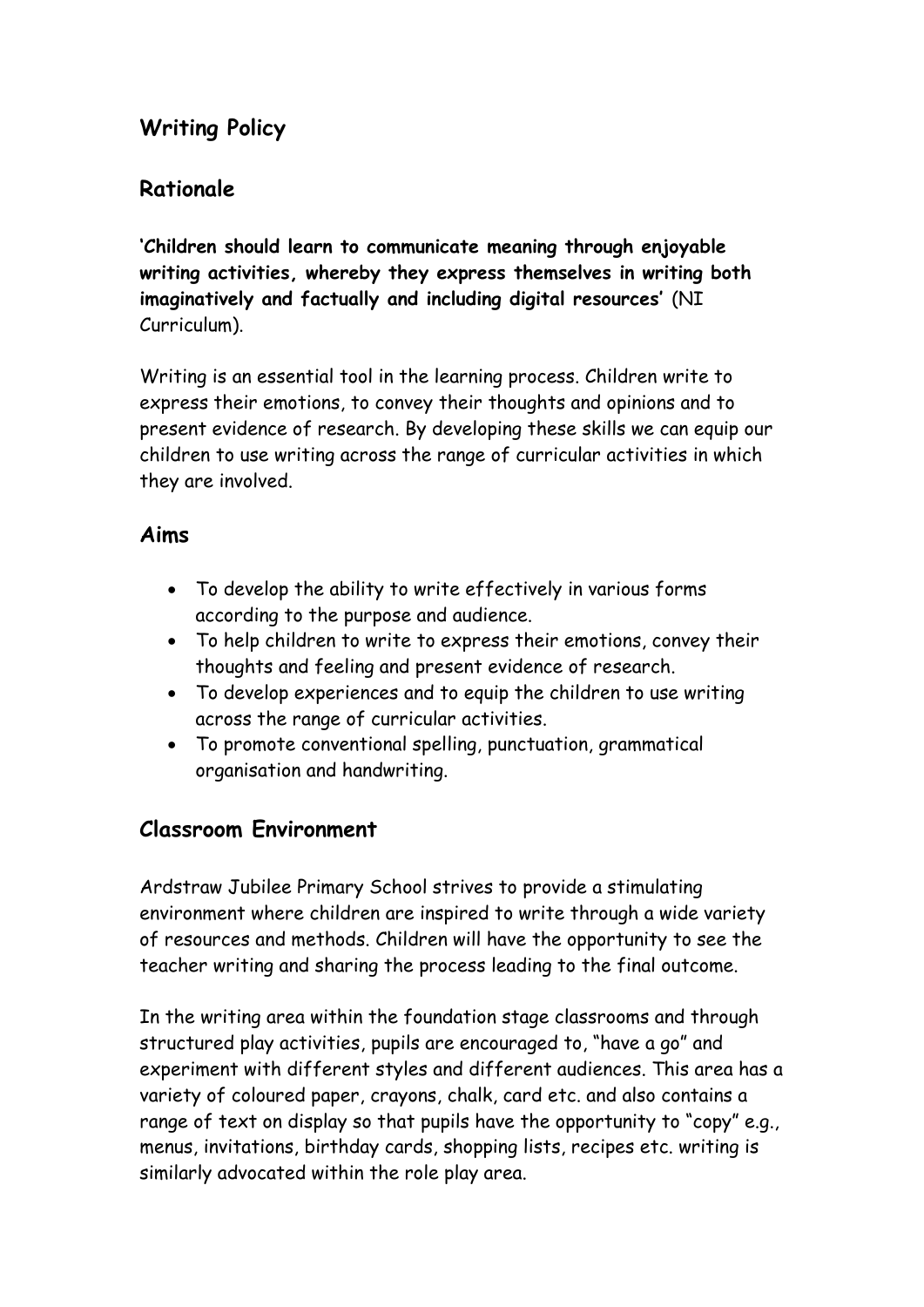Dictionaries are available for the pupils in all key stages, with thesauri in key stage two classrooms. Each classroom is, in fact, a "writing rich" environment, where children are encouraged to write for themselves, experiment with writing and are provided with opportunities to discuss their writing with their teacher and each other. Classrooms are well resources with experimental or emergent writing areas containing materials such as magnetic letters and reference materials such as word books, dictionaries, word banks of key words, word walls and the use of word processors, interactive whiteboards and I -pads for all children.

Children's writing is displayed regularly and linked to topics across the curriculum. Big books or anthologies of children's work are compiled for others to read. This work is displayed and used in library areas to emphasise the worth placed on pupils writing.

Throughout the classrooms, we all aim to have a variety of handwriting displayed – not only that which is word-processed. Children need to see good examples of handwriting, so teachers and classroom assistants should model suitable handwriting at every opportunity. Children need to experience different fonts so that they recognise letters in different styles, thus; when computer generated signs, posters and labels are produced, a variety of fonts should be used.

### **Teaching approaches and organisation of learning**

We adopt a structured approach to the process of teaching selected forms of writing, as follows:

- **Familiarisation –** (exposure to many samples of genres)
- **Problem Solving** (exploring text genre)
- **Agreeing success criteria for the piece of writing**
- **Modelled writing – (**teacher writing for children)
- **Shared writing** (teacher writing with the children)
- **Guided writing –** (teacher supporting children's writing)
- **Independent writing** (children writing on their own)
- **Feedback from pupil against success criteria**
- **Peer assessment using the language of the form.**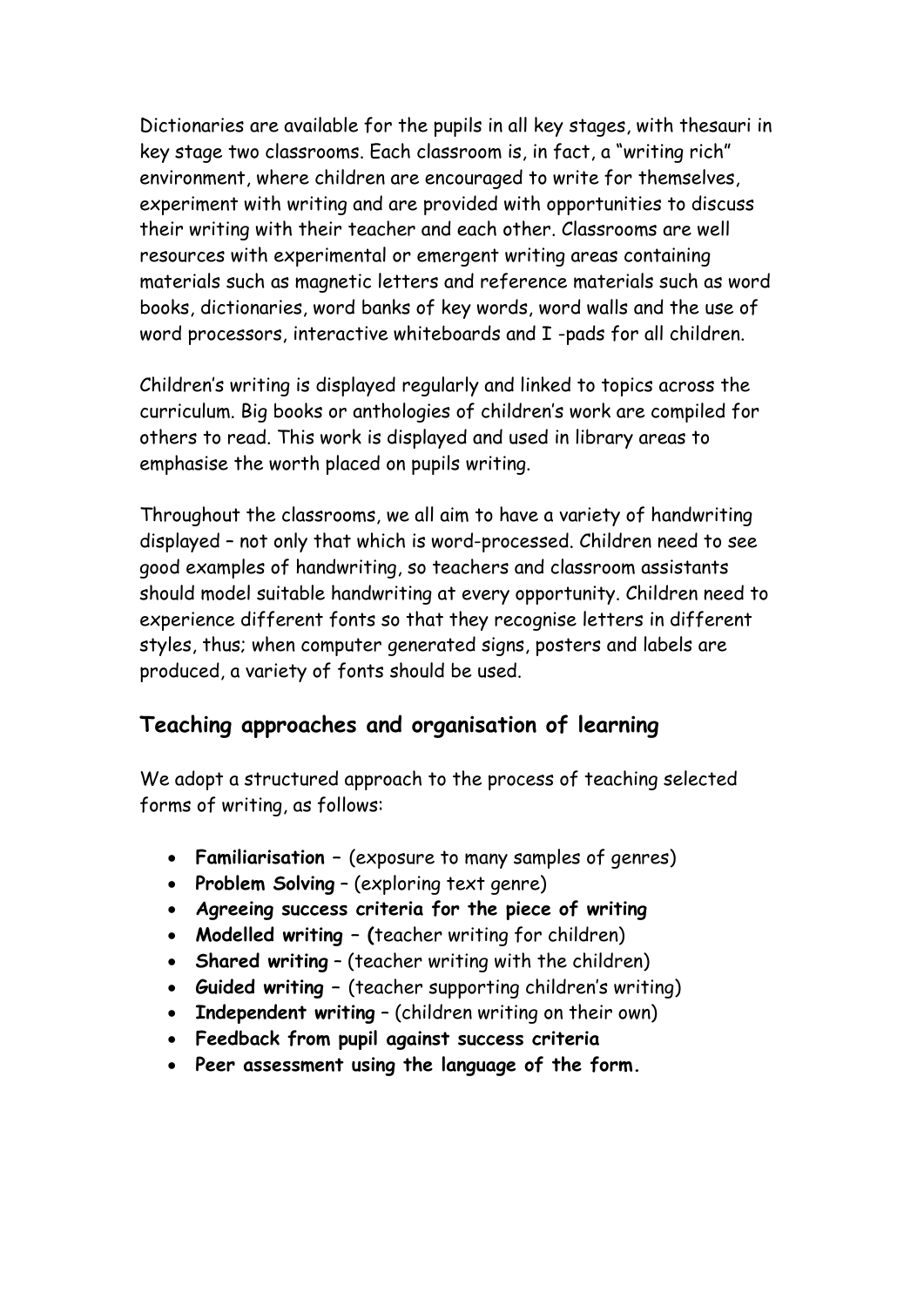Modelled, shared, guided and independent writing sessions take place across all age groups an all genres of writing. Writing sessions include whole – class/group planning and discussion where ideas are shared and recorded through the use of writing frames, mind mapping and brain storming.

#### **Modelled Writing**

- $\triangleright$  The teacher demonstrates writing a text
- $\triangleright$  The teacher verbalises thoughts and actions involved to give an insight into a writer's mind
- $\triangleright$  The teacher is responsible for generating and recording ideas
- $\triangleright$  Pupils are observers.

#### **Shared Writing**

- $\triangleright$  The teacher and pupils collaboratively compose a text
- $\triangleright$  Pupils ideas and suggestions are considered and included
- $\triangleright$  The teacher takes the responsibility for recording.

#### **Interactive Writing**

- $\triangleright$  Teachers and pupils jointly compose a shared, large print text
- $\triangleright$  The teacher records the words students know and engages pupils in the problem solving of challenging words
- $\triangleright$  Teaching focuses on recording spelling and handwriting.

#### **Guided Writing**

- $\triangleright$  Short teaching sessions to focus on an aspect of writing
- $\triangleright$  Pupils construct their own texts
- Teacher guided, responds and extends pupils thinking.

In this school it is considered that guided writing provides a supported step towards independent writing. Teachers work with a group of children at a similar ability level in writing, targeting teaching on particular objectives at an appropriate level. The pupils make decisions and compose and revise their own texts. Guided writing therefore supports; improves (through revising, editing and evaluating) and facilitates differentiation.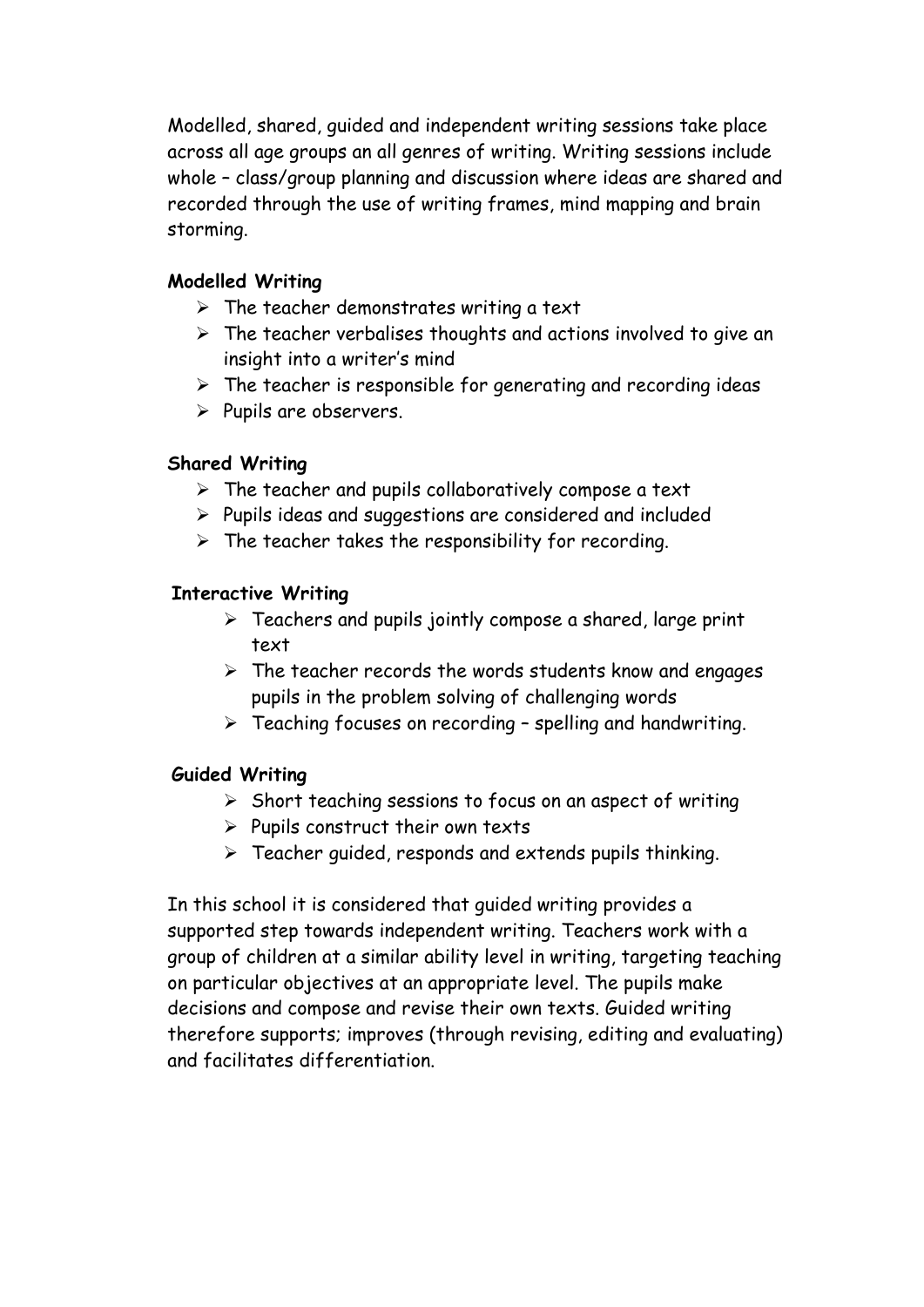Various forms of writing are on display, so that children become familiar with the structure and language forms, e.g., letters, diaries, lists, invitations, notes, menus, recipes, newspapers, reports. Stimuli for writing are used, e.g., artefacts, drama, visitors, competitions, first - hand experience etc.

Learning intentions and success criteria are also shared with the children before they begin writing tasks. Teachers and pupils use the agreed success criteria to assess learning and highlight areas for improvement. Children are made aware of target audiences before beginning a writing task. They are encouraged to share their work with their peers, in school and with their families.

Children write in various genres, for a variety of purposes, e.g., to narrate, entertain, amuse, retell events, instruct and explain, classify and describe, inform and complain and to persuade or argue.

Children write for other curriculum areas, themselves, their peers, younger pupils, assemblies, parents and other adults as well as for the wider community, e.g., letters, brochures and guides, competitions, display etc. Children are also provided with opportunities to engage in collaborative writing working in pairs or small groups. This approach allows children to develop their co-operative and thinking skills in a safe and secure setting.

Writing sessions will include time for discussion, planning and redrafting. Teacher's comments, oral or written, on pupils writing should be as positive as possible. From Year 3 children are encouraged to revise and redraft which is initially teacher led, progressing to children becoming more independent. Not all writing sessions end with a written task. This may be with the teacher, whole class, small groups or independently. Some writing is completed solely for the individual and therefore no redrafting is required, e.g., notes for personal information. Redrafting should be used in a positive way and not become a chore. Word processors will also be used as an aid to writing. Grammar, spelling and punctuation will be taught both in the context of the individual's writing and as a discreet class lesson.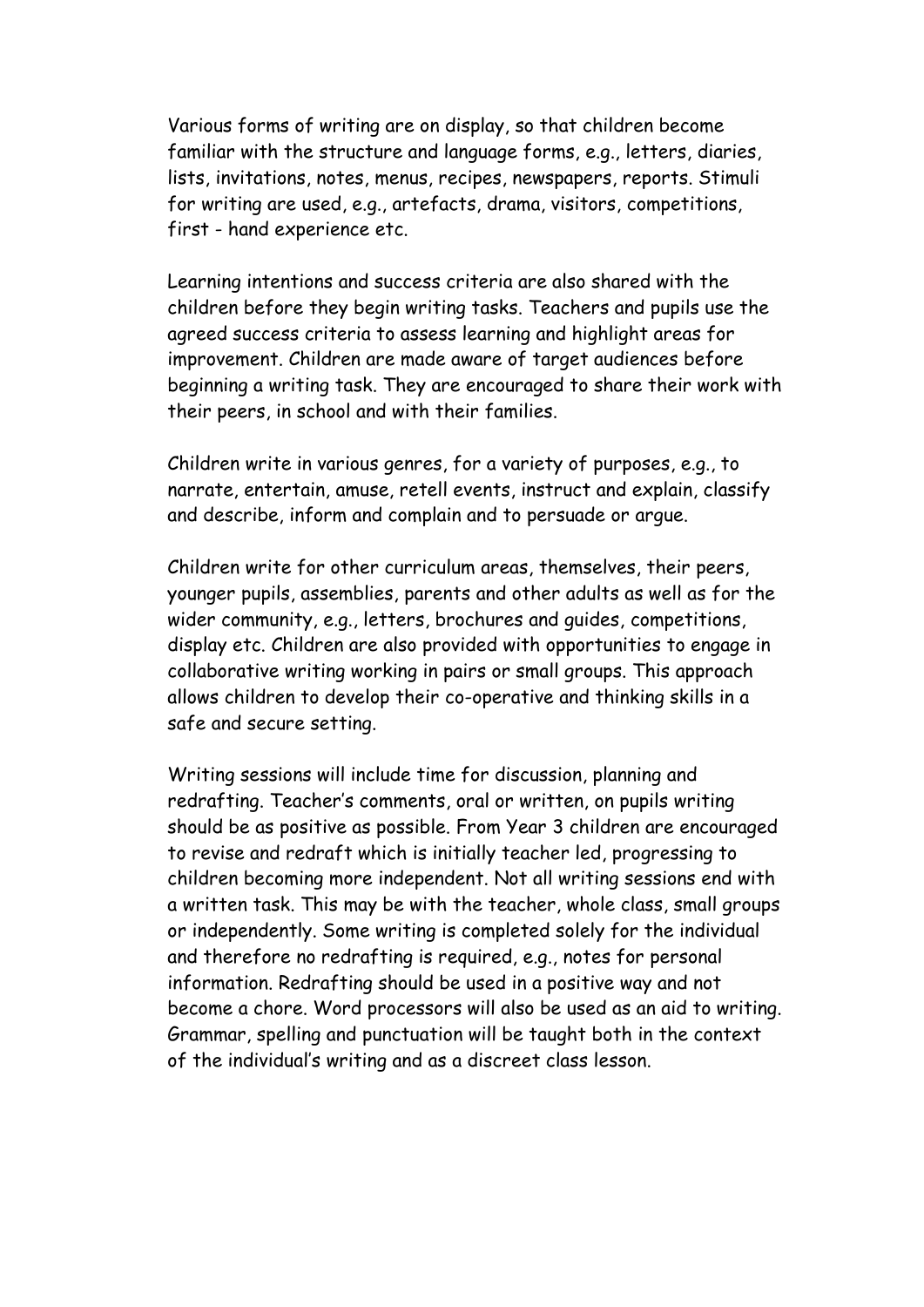## **Spelling**

Spellings are taught through the look, say, cover, write and check method from year 3 and assessed through weekly dictations/tests and an annual standardised test.

Children from an early stage are encouraged to "have a go" and try to spell words for themselves within a safe environment. Teaching strategies e.g., onset and rime are also used within classrooms.

Materials such as magnetic letters, Alpha and Omega pack, Word Shark, sound directory flip charts, spell checkers and phonic cubes are used to support children experiencing difficulties.

### **Handwriting**

**'From the earliest mark-making, children are showing an understanding that messages can be recorded. As they realise that print carries a constant message, they recognise the need for more conventional forms of handwriting which other people can read.'** (Handwriting in the Foundation Stage)

Children progress through a range of developmental stages before they have the necessary hand eye co-ordination, fine motor skills and visual discrimination to create a conventional handwriting style.

In Ardstraw Jubilee Primary School, we aim to encourage handwriting which develops from an early print to a joined style and ultimately to an individual writing style which I neat and legible. Handwriting should display knowledge of lower and upper case letter formation, size and spacing.

In the Foundation Stage, handwriting is modelled by the teacher. Children are engaged in practical guided activities so that they develop increased control over the formation of letters.

In Key Stage 1 the Nelson Handwriting scheme is introduced. Joined handwriting is modelled and practised regularly with the aim that the children will develop a legible style.